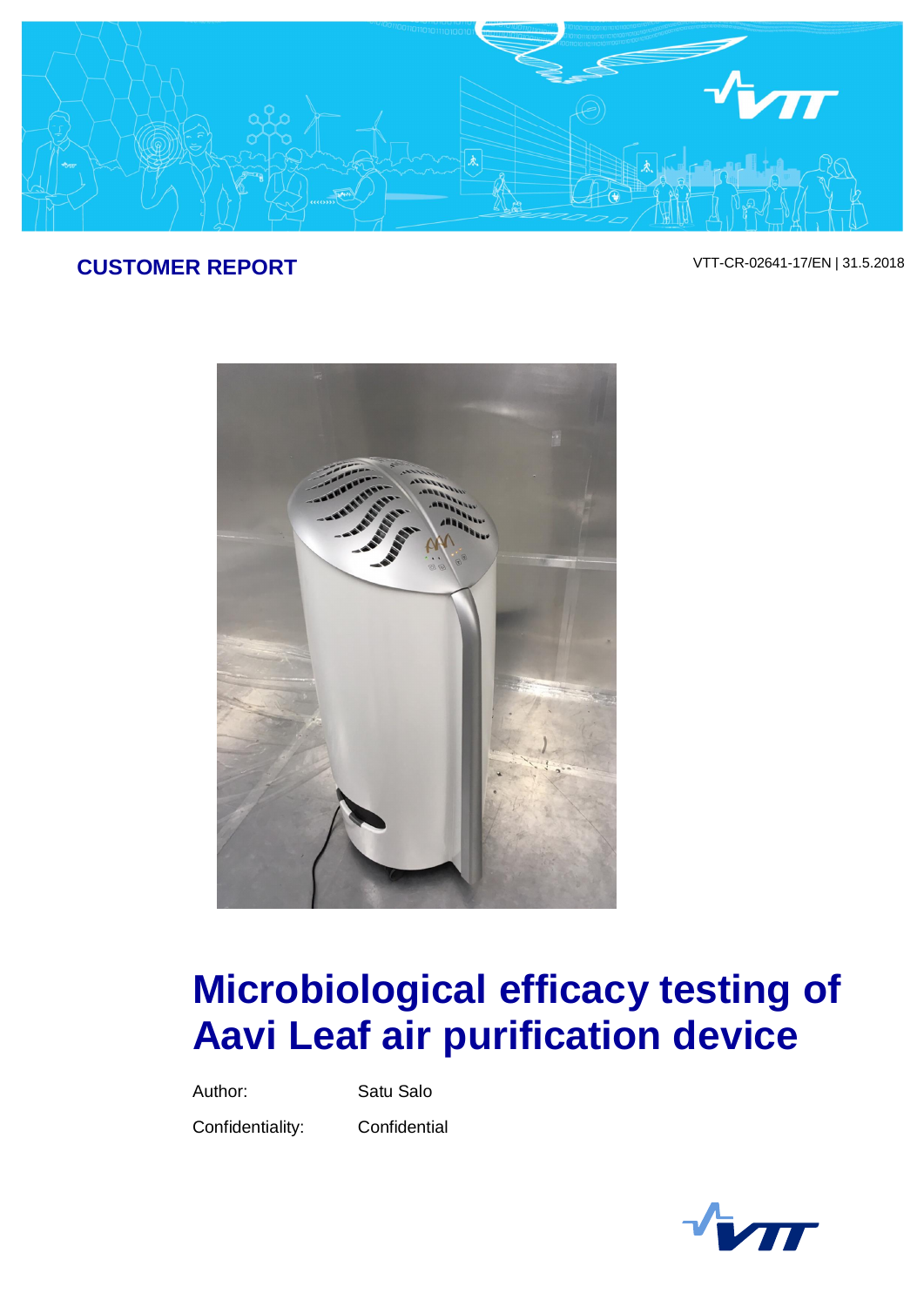

| Customer, contact person, address                                         | Microbiological efficacy testing of Aavi Leaf air purification device<br><b>Order reference</b>                                                                                                                                                                                                                                                                                                                                                                                                                                                                                                                                                                                                    |
|---------------------------------------------------------------------------|----------------------------------------------------------------------------------------------------------------------------------------------------------------------------------------------------------------------------------------------------------------------------------------------------------------------------------------------------------------------------------------------------------------------------------------------------------------------------------------------------------------------------------------------------------------------------------------------------------------------------------------------------------------------------------------------------|
| Aavi Technologies Oy                                                      |                                                                                                                                                                                                                                                                                                                                                                                                                                                                                                                                                                                                                                                                                                    |
| Pekka Rantanen                                                            |                                                                                                                                                                                                                                                                                                                                                                                                                                                                                                                                                                                                                                                                                                    |
| Tulppatie 1                                                               |                                                                                                                                                                                                                                                                                                                                                                                                                                                                                                                                                                                                                                                                                                    |
| FI-00880 Helsinki                                                         |                                                                                                                                                                                                                                                                                                                                                                                                                                                                                                                                                                                                                                                                                                    |
| <b>Project name</b>                                                       | Project number/Short name                                                                                                                                                                                                                                                                                                                                                                                                                                                                                                                                                                                                                                                                          |
| AirCleaningTre                                                            | VTT-V-114712-17                                                                                                                                                                                                                                                                                                                                                                                                                                                                                                                                                                                                                                                                                    |
| <b>Summary</b>                                                            |                                                                                                                                                                                                                                                                                                                                                                                                                                                                                                                                                                                                                                                                                                    |
| detection level (10 microbes/m <sup>3</sup> ).                            | The efficacy of Aavi Leaf ® Pro air purification device in removing microbes from the air was<br>tested using a study design where strong microbial aerosol was released into a closed space.<br>Microbial aerosol contained bacterial spores (Bacillus atrophaeus), fungal spores (Aspergillus<br>niger), vegetative bacterial cells (Staphylococcus simulans) and viruses (phage MS2). When<br>the device was switched off bacterial spores survived well in the air of the experimental room<br>during the trial. During the first hour when the device was on bacterial spore levels in the air<br>dropped over three Log units while the levels of mould spores and viruses dropped below the |
| Espoo 31.5.2018<br>Written by                                             | <b>Accepted by</b><br>Clemo Suand<br>Maria Saarela<br>Research Team Leader                                                                                                                                                                                                                                                                                                                                                                                                                                                                                                                                                                                                                         |
| Sątu Salo,<br>Sénior Scientist                                            |                                                                                                                                                                                                                                                                                                                                                                                                                                                                                                                                                                                                                                                                                                    |
| <b>VTT's contact address</b>                                              |                                                                                                                                                                                                                                                                                                                                                                                                                                                                                                                                                                                                                                                                                                    |
| VTT, Satu Salo, PO Box 1000, 02044 VTT, Finland                           |                                                                                                                                                                                                                                                                                                                                                                                                                                                                                                                                                                                                                                                                                                    |
| <b>Distribution (customer and VTT)</b><br><b>Customer and VTT archive</b> |                                                                                                                                                                                                                                                                                                                                                                                                                                                                                                                                                                                                                                                                                                    |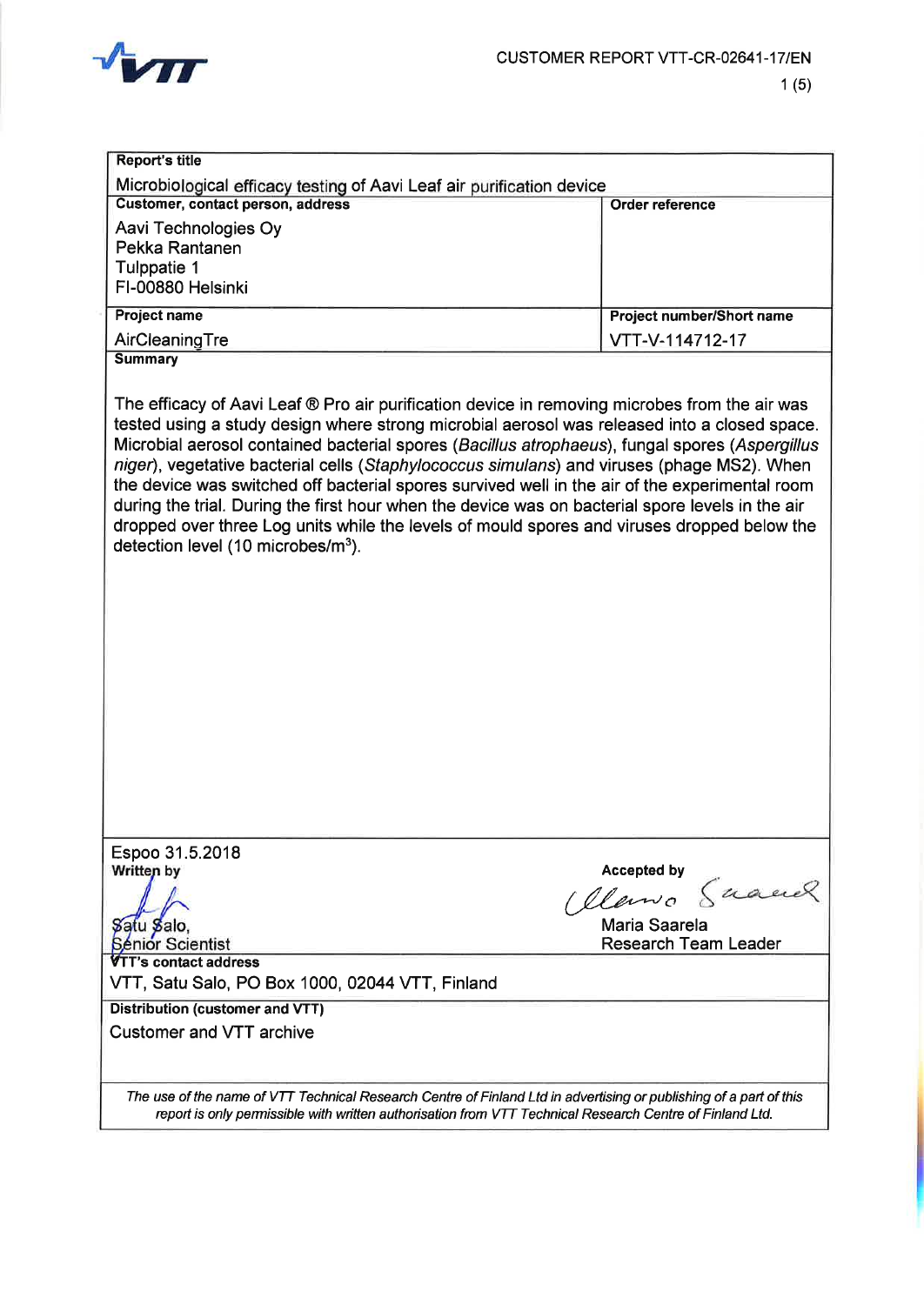

#### **1. Description and objectives**

Since microbes can spread via air contamination risks in critical targets can be reduced by lowering the levels of microbes in the air. In this study air decontamination was studied using Aavi Leaf ® Pro air purification device provided by the customer (Figure 1). The device has been designed to be used in spaces were people are present while the device is on. In this study the air in a closed room was contaminated with microbial aerosol and the microbial load in the air was monitored by taking air samples at different time points. The efficacy of the device in removing microbes from the air was assessed by comparing two set ups - one where the device was on and another one where the device was switched off.



Figure 1. Aavi Leaf air purification device in the test environment.

#### **2. Methods**

The air in the closed test room  $(33.4 \text{ m}^3)$  was sprayed with aerosol that contained bacterial spores (*Bacillus atrophaeus*, VTT E-052737), fungal spores (*Aspergillus niger*, VTT D-081297), vegetative bacterial cells (*Staphylococcus simulans*, VTT E-97784<sup>T</sup> ) and viruses (bacterial phage MS2, a commonly used surrogate for norovirus). *B. atrohpaeus* spore suspension was performed by culturing strain VTT E-052737 from VTT Culture Collection for 7 d at 30°C in Nutrient Broth including  $MnSO_4 \times H_2O$  10 mg/l. Suspension was centrifuged and heated for 15 min in a water bath at 80°C. After heating suspension was washed twice using Ringer solution and centrifuge. Microbial inoculum used for contamination of air contained microbes in Ringer solution at the following levels: A. niger 5 x 10<sup>6</sup> CFU (colony forming units)/ml, MS2 7 x 10<sup>7</sup> phages/ml, *B. atrophaeus* 2 x 10<sup>8</sup> CFU/ml and *S. simulans* 3 x 10<sup>7</sup> CFU/ml. Aerosol was formed by spraying strong microbial inoculum into the air by using hand-operated pressure sprayer (Figure 2). Four desilitres of the inoculum was placed into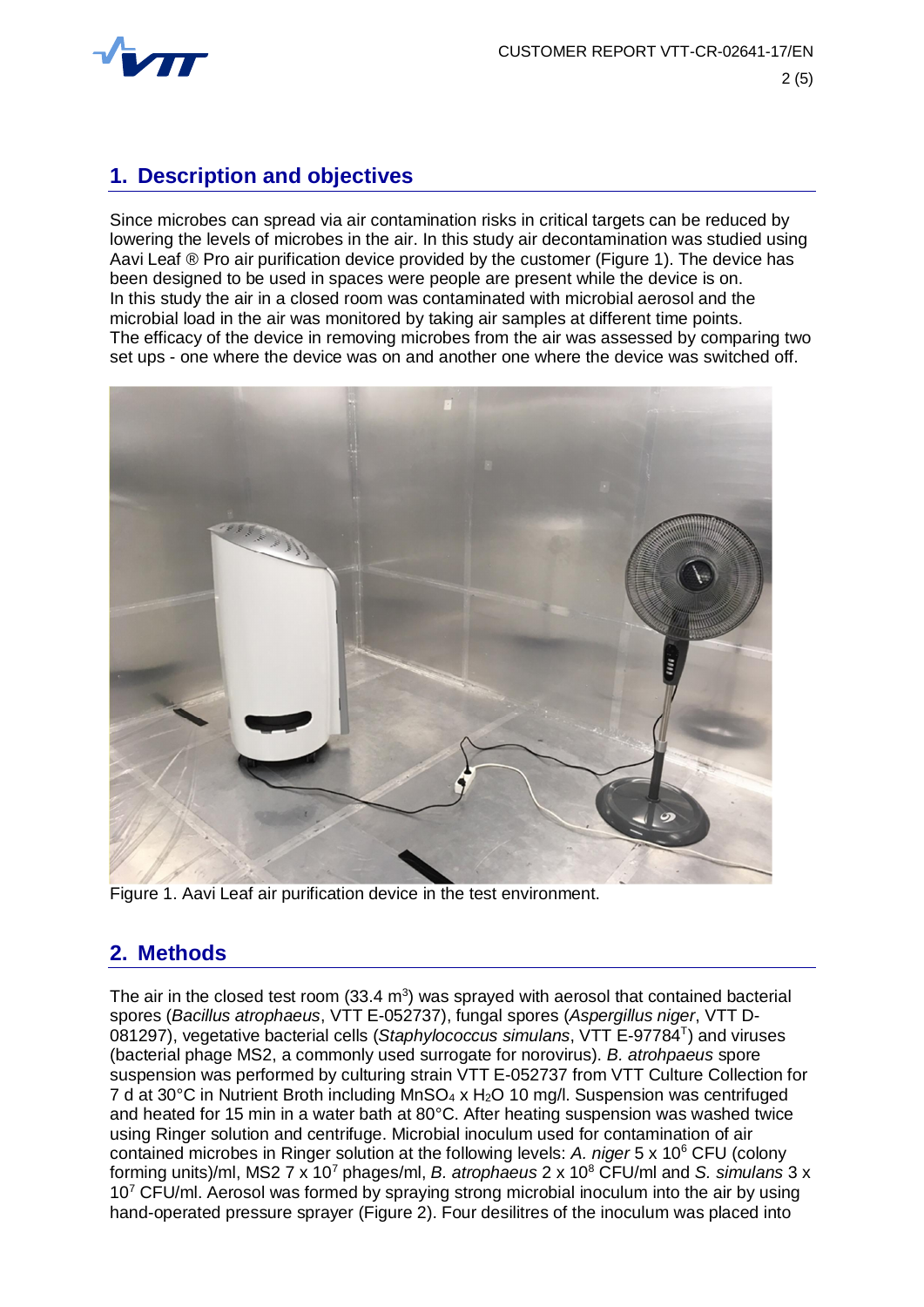

the syringe and sprayed for 1 min into the air. Aavi Leaf ® Pro air purification device was on during the procedure at its most efficient setting. There was also a powerful fan present in the room to efficiently mix the air. The room was kept closed expect for the sampling occasions (once every hour). Air samples (one cubic metre) were collected on a filter (Sartorius, Gelatine Disposables) using Klotz HF8 impactor every hour, including time point zero, immediately after spraying (sampling time was 2000 sec/sample). Samples were taken at the time points 0, 1, 2 and 3 h. Microbial levels on filters were determined with culture based techniques. Following growth media and conditions were used: moulds - Potato Dextrose Agar (PDA; incubation 25°C, 5 d), bacteria - Plate Count Agar (PCA; incubation 30°C, 3 d) and viruses - *Escherichia coli* containing Nutrient Agar (NA; incubation 37°C, 1 d). Similar samples were collected also in a situation when the device was switched off. The efficacy of the device was estimated by comparing the results when the device was on or off. Trials were performed in triplicate during 28.2-2.3.2017 at Tampere VTT test facility.



Figure 2. The hand-operated pressure sprayer used to spray the microbial inoculum.

#### **3. Results**

The mean values (either colony forming units of phages per cubic metre) of the triplicate measurements are shown in Table 1. *S. simulans* did not grow in any of the samples (air sampling on filter took more than 30 min, which can dry bacteria). The limit of detection in this study design was 10 CFU/m $3$ .

| <b>Device</b><br>off/on | Time (h) | A.niger<br>$(CFU/m^3)$ | <b>B.atrophaeus</b><br>(CFU/m <sup>3</sup> ) | MS <sub>2</sub><br>(phages/ $m^3$ ) |
|-------------------------|----------|------------------------|----------------------------------------------|-------------------------------------|
| off                     | 0        | 31 000                 | 1 378 788                                    | 13 000                              |
| off                     |          | 2 3 1 6                | 318 182                                      | 90                                  |
| off                     | 2        | 299                    | 126 970                                      | 45                                  |
| off                     | 3        | 97                     | 81 606                                       | 25                                  |
| on                      | 0        | 30 152                 | 866 667                                      | 63                                  |
| on                      |          | $<$ 10                 | 156                                          | $<$ 10                              |
| on                      | 2        | $<$ 10                 | 87                                           | $<$ 10                              |
| on                      | 3        | $<$ 10                 | $<$ 10                                       | $<$ 10                              |

Table 1. Mean values of the culture based results performed in triplicate.

Figure 3 shows the levels of moulds in the samples at different time points when Aavi Leaf ® Pro air purification device was on or off. Figures 4 and 5 show the corresponding levels for bacterial spores and viruses, respectively.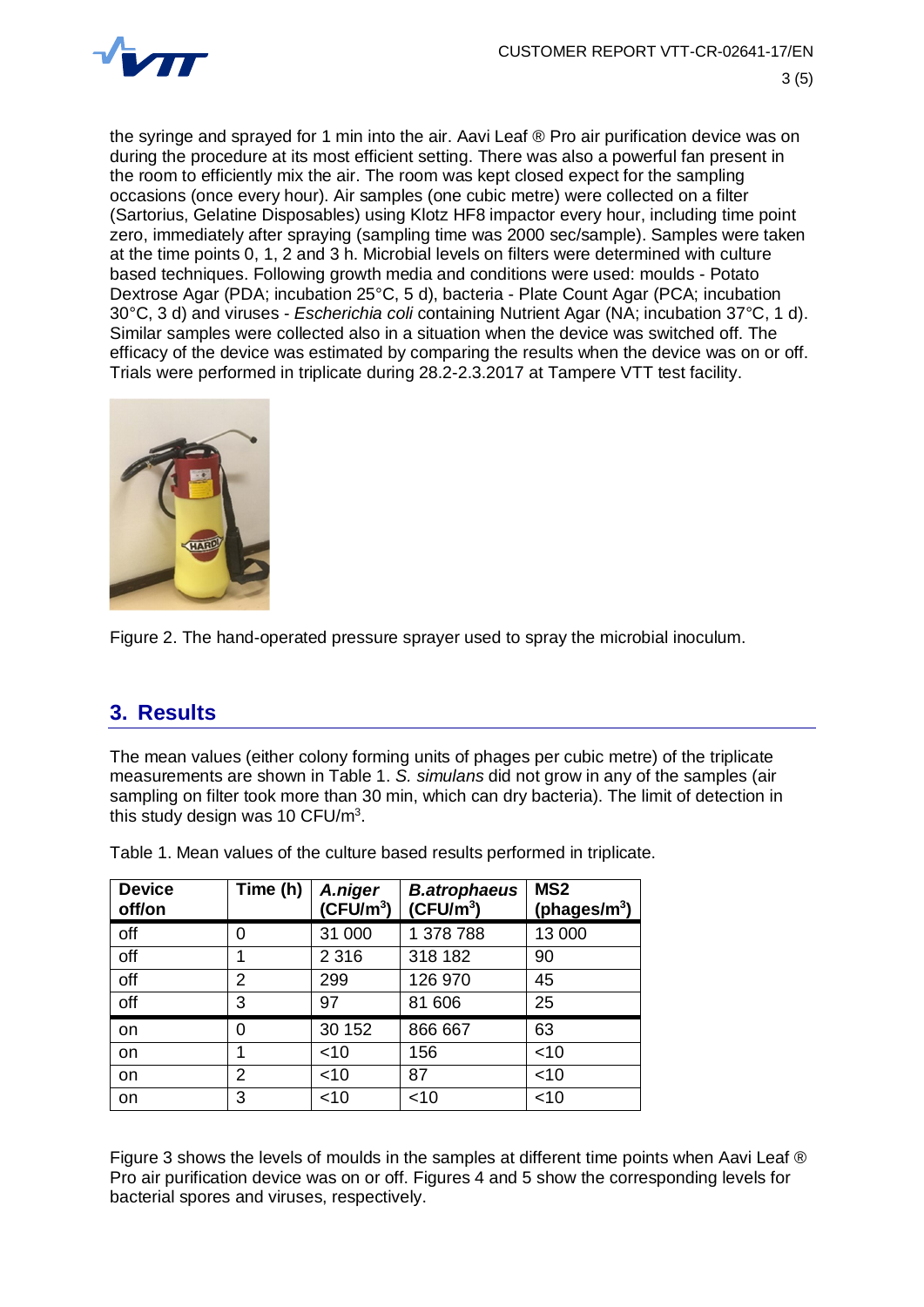



Figure 3. The levels of *Aspergillus niger* in the air samples when the device was on or off.



Figure 4. The levels of *Bacillus atrophaeus* in the air samples when the device was on or off.